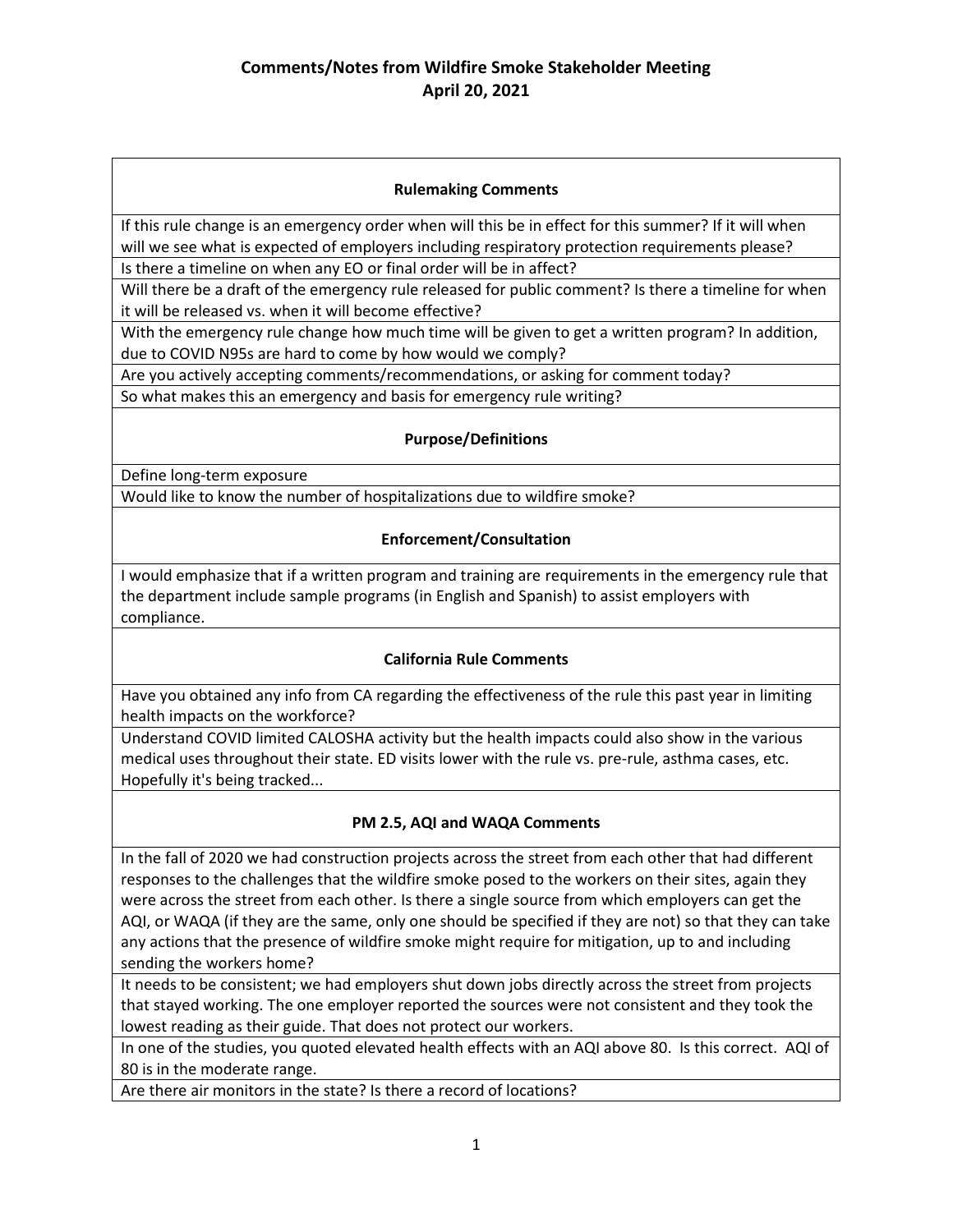# **Comments/Notes from Wildfire Smoke Stakeholder Meeting April 20, 2021**

Is there an app for monitoring air quality, or does the website work well on mobile devices?

ECY also has an app for air monitoring: AirQualityWA

CA rule follows AQI and the trigger for the rule to be effective is 151. Are you considering following WAQA with a trigger of 80.5?

Those workers who have no choice to stop work based on the chart that was provided how will that be address. would that be address thru PPE"S

How is Thurston County with quality air?

At each of the proposed thresholds, is there a time limit, i.e. one hour in an 8-hour workday?

At what threshold will respirators be required?

What type of interventions are you proposing?

How long do you have to be at these levels for the measures to apply?

Are these thresholds based on 24-hr average or forecast projections?

We would be against a threshold that is lower than CA

Is L&I open to other threshold levels as the action level, given the AQI and WAQA have a different population to protect/different scope than EPA or Ecology?

Why if you use 150 wouldn't you follow CALOSHA and what OROSHA are discussing and reference AQI of 151?

2-way communication, while great, may be difficult to achieve particularly where geographical interference exists for both cellular and radio communications. Not all employers will be able to achieve this.

A threshold lower than CA will be difficult for employees who work in both states.

Just a comment that the WAQA / AQI issue is confusing. City of Seattle adopted Puget Sound Clean Air Agency as the primary notification source and it appears PSCAA uses AQI not WAQA.

Use CA rule, going below 151 is risky for emergency rule, possibly go below 151 for permanent rule after a cost benefit analysis has been completed, going through the APA process. Lack of support if below 151. Opposition to ER.

Will employers have to use the EPA readings or can employers us their own air quality test equipment?

Did you go over what is the unhealthy AQI for healthy individuals? No other rule is written for sensitive worker groups.

Cal ruling AQI is one hour of exposure. is that continuously or cumulative

I would assume for operations based different shifts a day, the determination would be by shift times, correct?

Threshold should not be set due to the sensitive group and at the AQI of 100 you said that is where children would be effected, children would not be in the work force so I would say the AQI 150 would be the threshold should be used

Regarding the low cost monitors for on-site/direct-reading, can you share what the criteria may be? The price range is widely varied from \$50 - \$4000 with some <\$200 models listed on a sensor performance site.

If we used basic L&I exposure limits for PM10 (Respirable), we would use 5000 ug/m3 (5mg/m3) as the exposure limit per WAC 296-841 for basic particles not otherwise regulated, or 10,000 ug/m3 for total particulate. Understood that there are other components in wildfire smoke besides only particles. Understood PM2.5 and PM10 are different, but would like to submit other options for action level. Thank you for holding these public meetings and taking feedback.

Two points regarding proposed thresholds: 1. As an occupational safety and health rule, AQI triggers should not be set based on advisement for sensitive groups. 2. AQI trigger should be aligned with CA,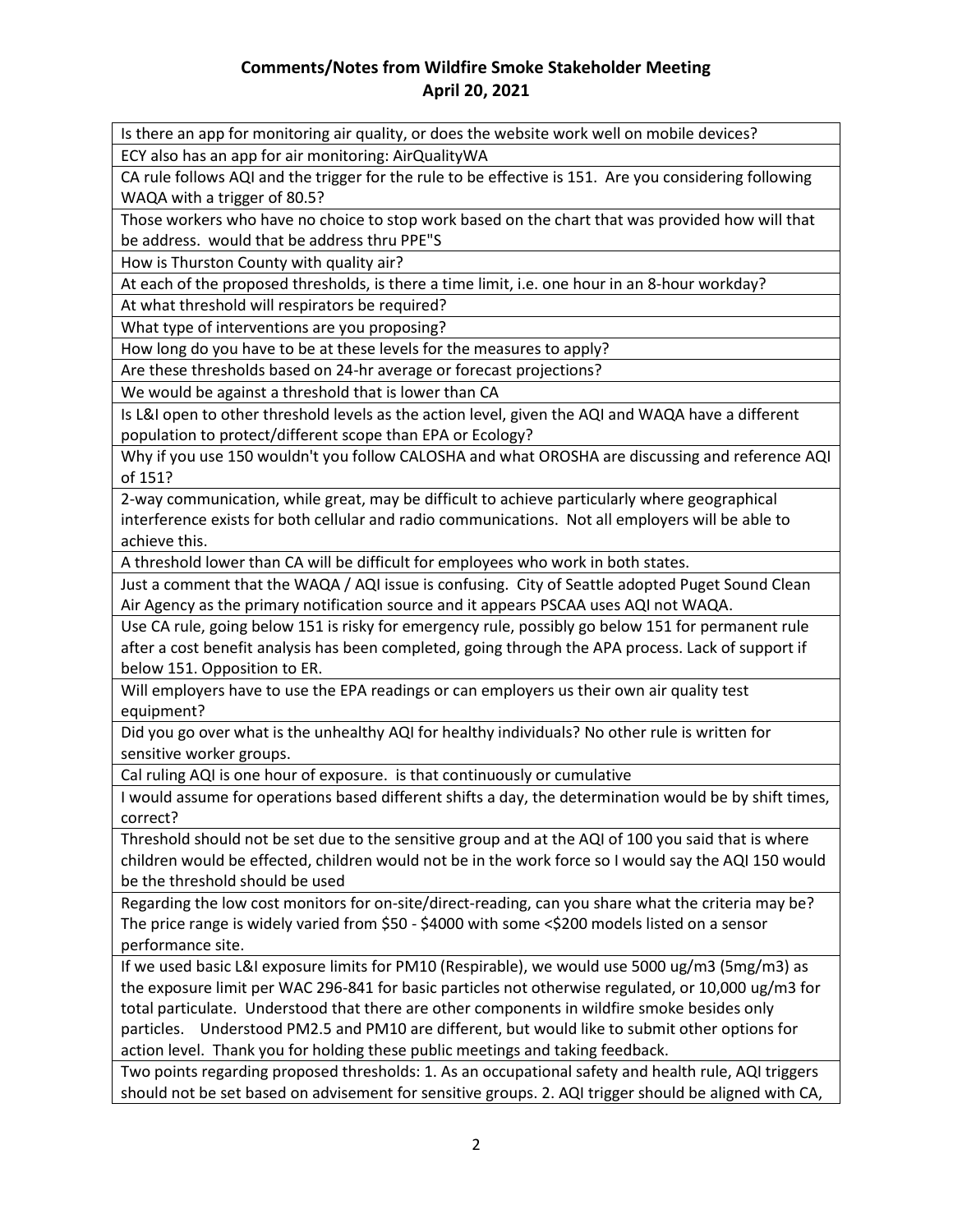# **Comments/Notes from Wildfire Smoke Stakeholder Meeting April 20, 2021**

at 151, for consistency across state lines and to align with EPA AIRNOW's definition of "unhealthy." California did extensive research, including economic analysis during the emergency and final rulemaking process - the cost to provide respirators at 100/68 will be very high. COVID demonstrated that. Also, one issue in California was employer/employee confusion on which agency to follow; California went with EPA.

Please look at the California numbers, they have put a lot of time and thought coming to these numbers. Please consider how and why they elected to go this route on their initial roll out.

Cal/OSHA exposure is: "Employees exposed to a current AQI PM2.5 of 151 or greater for a total of one hour or less during a shift."

Is the AQI scale a logarithmic function?

#### **Respiratory Protection Comments**

Has there been an analysis of the supply chain for respirators to make this rule feasible even for voluntary use? Last year there were severe supply chain limits that made acquiring any respirators challenging.

Will the emergency rule explicitly state that fit testing and/or medical monitoring will not be required for FFRs/N95s?

Any consideration on the use of KN-95's for voluntary use?

What respirators are you thinking of requiring employers to provide? N95+?

So for 2021 KN95 will be acceptable?

What frequency would the employers be required to provide a respirator (each shift, day, week)?

### **Outdoor vs Indoor Comments**

Are you going to at differences between indoors/outdoors, level of exertion. Smoke can be everywhere. Voluntary vs. required. Go lightly, severe economic damage.

Is there a designated work/rest cycle or exposure limit for outdoor workers that L&I regulates?

My purpose for asking work /rest or exposure limit is for state employees, WA National Guard, and supporting employees working in a response role. Thank you for addressing.

Will the department work have a different set of criteria for critical infrastructure worker such as police, paramedics/fire, and public works staff who must work outside?

Will the recommendation to cancel outdoor events during hazardous AQI levels be contingent upon the issuance of a public health officer order, or is that a recommendation from L&I that the responsible event organizer is going to be held accountable for?

Are you considering any differences in requirements based on the level of work being performed outside, lower level of intensity vs very strenuous?

Will you be addressing some sort of PEL for wildfire smoke? You have said that CALOSHA talks about exposures over an hour...is this consecutive time or cumulative? This is more in consideration for workers that have duties both inside and outside throughout their shift; where they are not necessarily outside all day.

#### **Exemptions**

Controlled burns, prescribed burns – we need an exemption similar to CA rule.

#### **Utility Work**